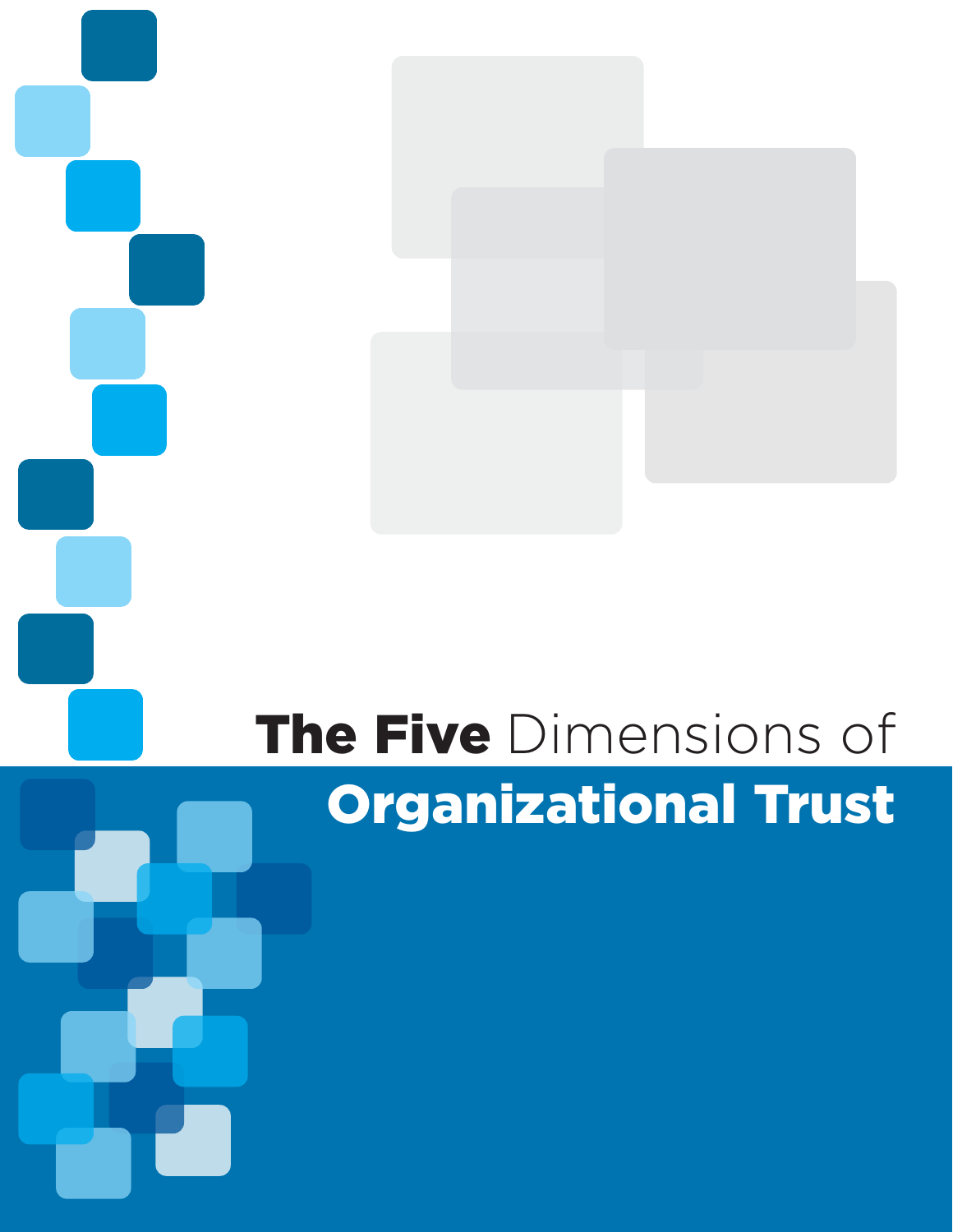Trust has long been a part of the foundation of society; yet, it is often used and abused in the business world. Even though trust is a key aspect to all relationships, it can be misunderstood or mismanaged in many companies, which leads to serious consequences over time.



Organizations cannot function without people who – although they are individuals – depend on others. This interdependence requires collaboration, which is only successful if it is based on trust.

Trust is at the heart of organizations' ability to succeed and the ability to have confidence in relationships of all types is critical. Research suggests that the core elements of trust include integrity, competence and compassion. Although not all elements are equally important in all situations and their importance varies dependent upon the scenario, it is accepted that they are all essential to healthy and productive relationships. They are best defined in the following ways:

- Integrity, which means someone acts according to a set of principles or values and can be counted on to keep commitments and do what he or she says
- Competence, which shows an individual is capable of successfully performing his or her roles and responsibilities
- Compassion, which demonstrates an ability to care about the needs of others as well as his or her own and will work for the good of everyone

These characteristics of trust are present, in greater or lesser degrees, across five different dimensions. Regardless of the relationship, if trust is not present, miscommunication, unmet expectations and reduced effectiveness all negatively contribute to an organization's mission.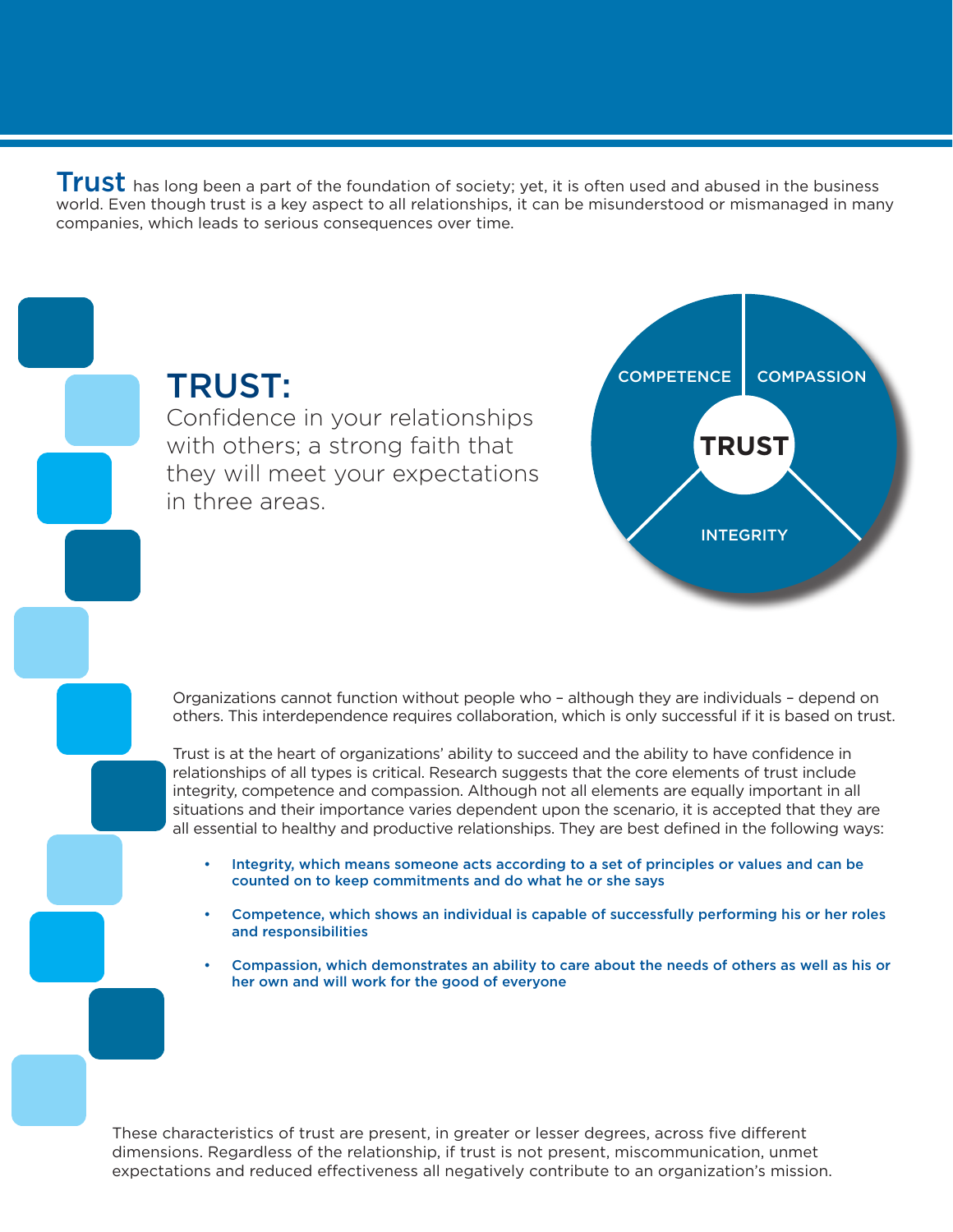In looking at FIVE DIFFERENT RELATIONSHIPS that occur within most organizations, there are clear strategies that should be incorporated to raise the level of trust.



### $Exercise$  Everybody Else

The predictability and reliability of executive management in the eyes of the employees will, in large, determine the loyalty of the workforce in tough times. Unfortunately, many surveys and research studies report that senior management is the least trusted group in an organization.

To raise the level of trust in this dimension, ensure:

- Open and honest communication in all levels of the company
- A collaborative approach to the workforce
- Consistent principles and behaviors

## Manager > Employee

Research on this dimension consistently reports that employees have a greater level of trust in their immediate supervisor than any other management level in the firm. When a manager's behavior toward employees is consistent over a period of time, employees can reasonably predict that manager's behavior. The manager will be trusted at a high level. Managers who have difficulty demonstrating faith in others are typically not highly trusted.

To raise the level of trust in this dimension:

- Tell the truth and share honest information, even if it is to your disadvantage
- Demonstrate and foster a win-win focus
- Actively seek feedback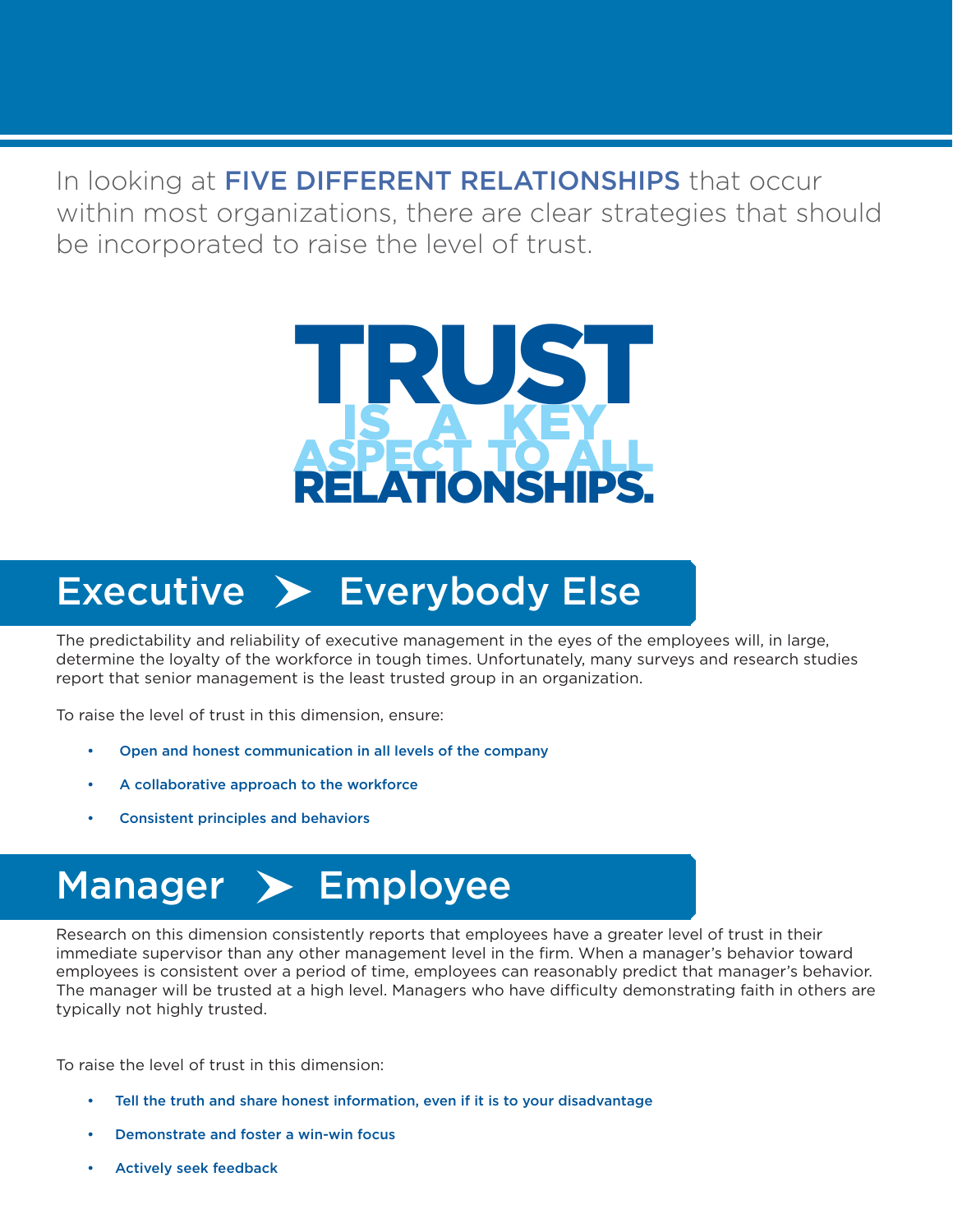#### Peer > Peer

Whereas the first two dimensions span the company hierarchy, this dimension explores horizontal interaction, involving manager-to-manager and employee-to-employee interaction. Trust is a foundational piece of teamwork and the presence or absence of trust can predict the effectiveness of a team or group of peers. This dimension can be greatly impacted by collusion, secret interactions, plots, and agreements that undermine and erode authentic, constructive workplace interactions.

To raise the level of trust in this dimension:

- Create opportunities for social interaction
- Take a strong line against collusion and other demoralizing and counter-productive behaviors
- Motivate employees at all levels to solve problems by providing appropriate training, resources and rewards

*"Trust is a foundational piece of teamwork and the presence or absence of trust can predict the effectiveness of a team or group of peers."*

#### Company > Market

The impact of this dimension has been apparent for some time. Lack of integrity, indifference to the enduser and an "anything to increase profits" mentality have soured customers and investors for decades. Consumers have "advertising fatigue" and demand a more personal relationship with the companies with which they do business.

To raise the level of trust in this dimension:

- Strive for transparency with the public
- If a crisis or problem arises, step up and take responsibility
- Establish two-way communication with your market

## Company > Vendors/Partners

Though this may be the least-reported-on dimension, the presence or lack of trust with suppliers, vendors and third-party partners has a significant impact on company growth and health. This element of trust is crucial given the increasing role that outsourcing and other third-party relationships are taking in today's business environment.

To raise the level of trust in this dimension:

- Set up procurement policies and procedures
- Make sure your accounts receivable management team adheres to agreed upon terms
- Avoid creating arduous partnering agreements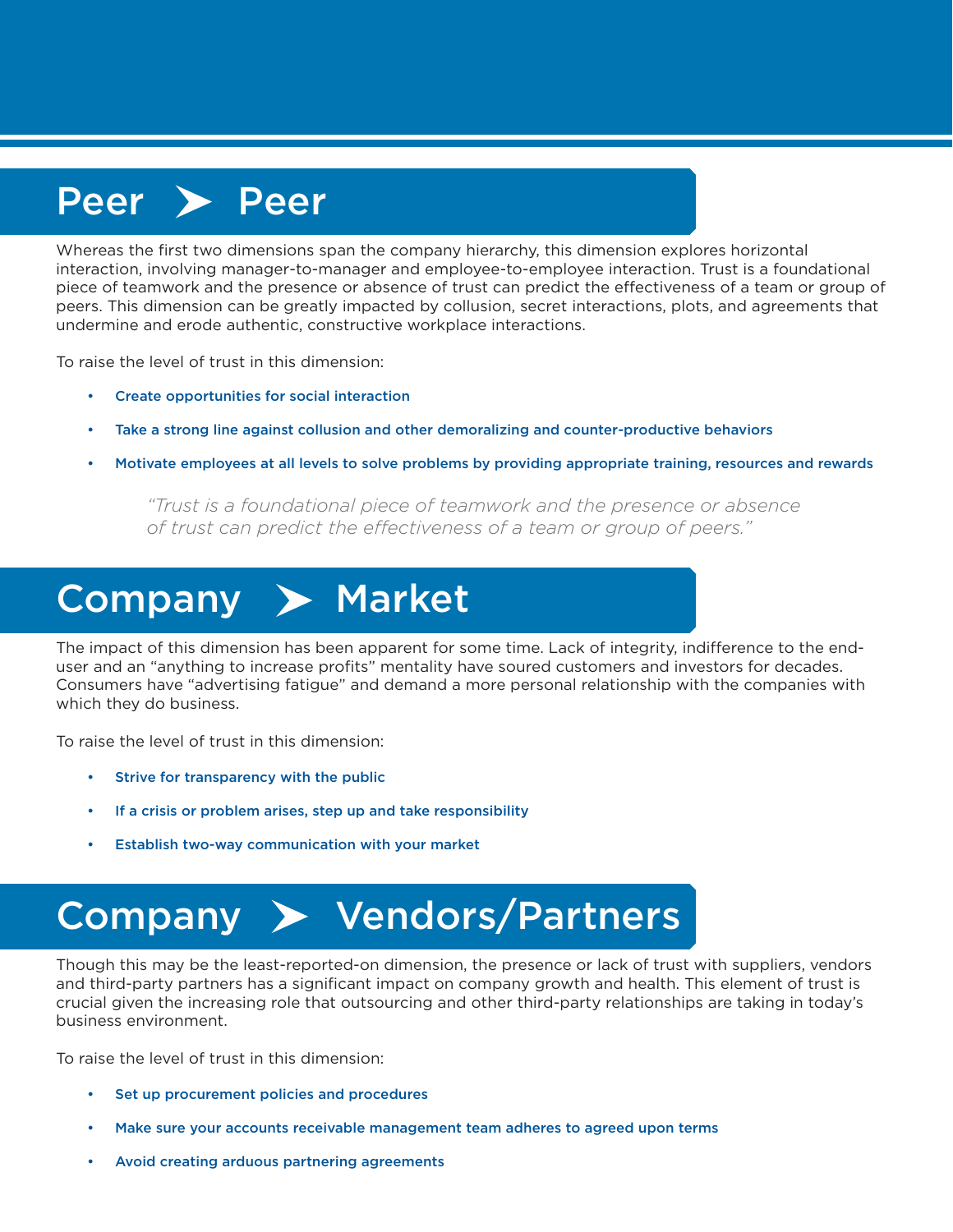

How does your company stack up across the five dimensions of trust? If you can ensure that the five primary characteristics are present throughout the firm, you will be in a great position to navigate economic and market challenges in today's business environment. If you see voids in trust in any of the dimensions discussed in this paper, please consider attending a High Performance Leadership seminar to increase the level of trust in your organization.

*"The predictability and reliability of executive management in the eyes of the employees will, in large, determine the loyalty of the workforce in tough times."*